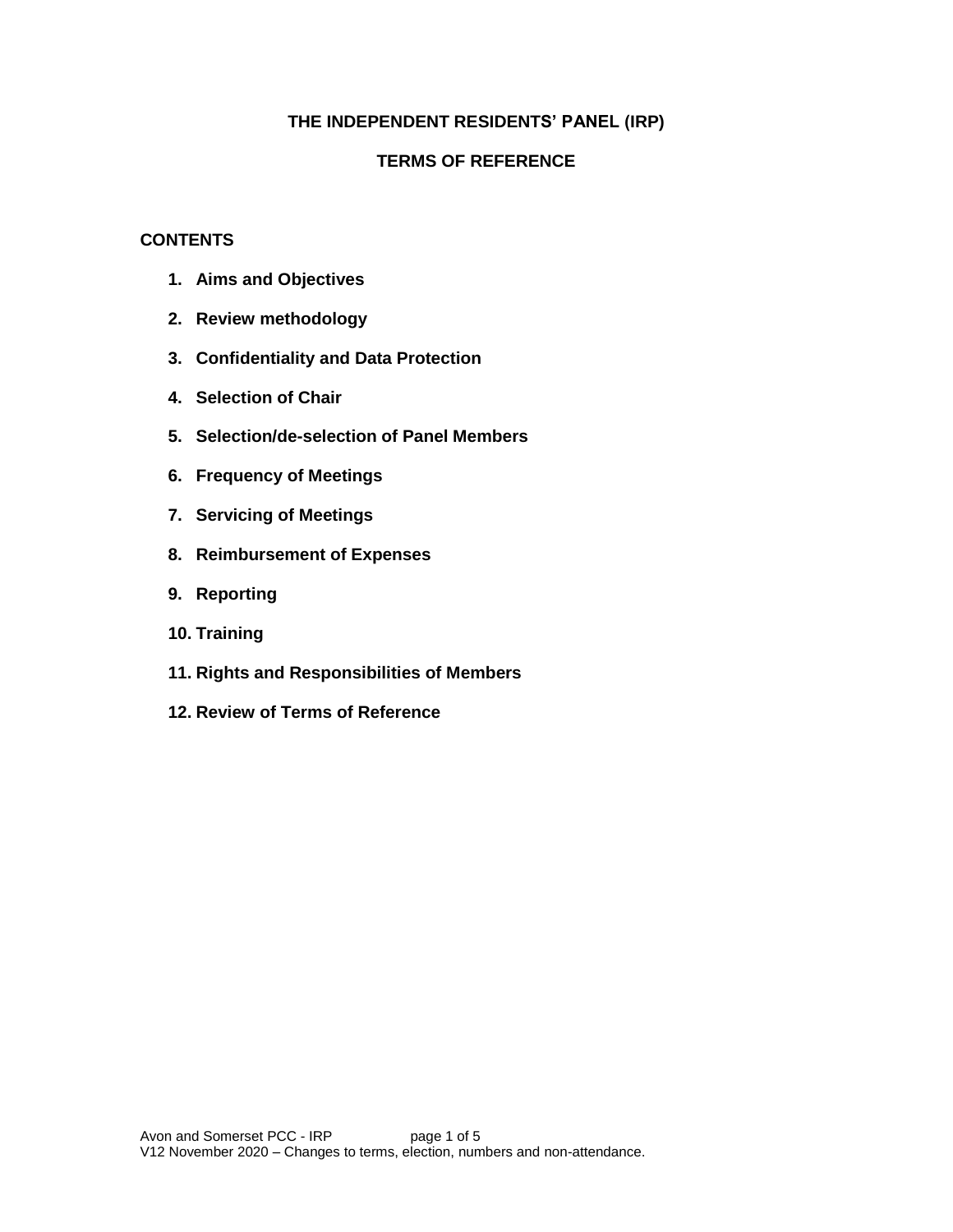## **1. AIMS AND OBJECTIVES**

Aims:

To act as a 'critical friend' to the Police and Crime Commissioner (PCC) and to Avon and Somerset Constabulary by providing feedback on completed complaint files to the office of the PCC and to the Constabulary's Professional Standards Department (PSD). The Independent Residents' Panel (IRP) will review complaints against the police from a local citizen's viewpoint.

To improve and maintain public satisfaction with Avon and Somerset Constabulary.

### Objectives:

To provide Independent Residents' Panel (IRP) feedback to the Constabulary and to scrutinise the Constabulary's handling of completed complaint case files.

To provide support and scrutiny in helping to discharge the PCC's duty to have oversight of complaints against the police.

To give independent, lay-persons' views of the complaints system and approach.

To ensure that Avon and Somerset Constabulary's complaint handling and investigations are operating without bias or discrimination.

To identify best practice in complaints handling and in operational policing where appropriate.

To bring complaint case file handling concerns to the notice of the Constabulary and the PCC's office, so that the concerns can be considered and lessons learnt where appropriate.

To improve the quality of policing provided to members of the public who have made a complaint against the police.

To undertake any related or additional complaints scrutiny work, or other related activity, as requested by the PCC.

# **2. REVIEW METHODOLOGY**

2.1 The panel will review complaints handling through a regular dip-sampling of recently completed complaints files. The approach will usually be qualitative, focusing on a particular theme and looking at the way in which these complaints have been managed. This approach will be reviewed by the IRP as it progresses in its work.

## **3. CONFIDENTIALITY**

3.1 The proceedings of all IRP meetings are sensitive and members must not reveal information about a complainant, witness or the person complained against that could identify any individual, whether a member of the group or a third party. Any member who is consulting with other Constabularies, PCC offices or third party organisations should inform the IRP Chair who will inform the PCC's office.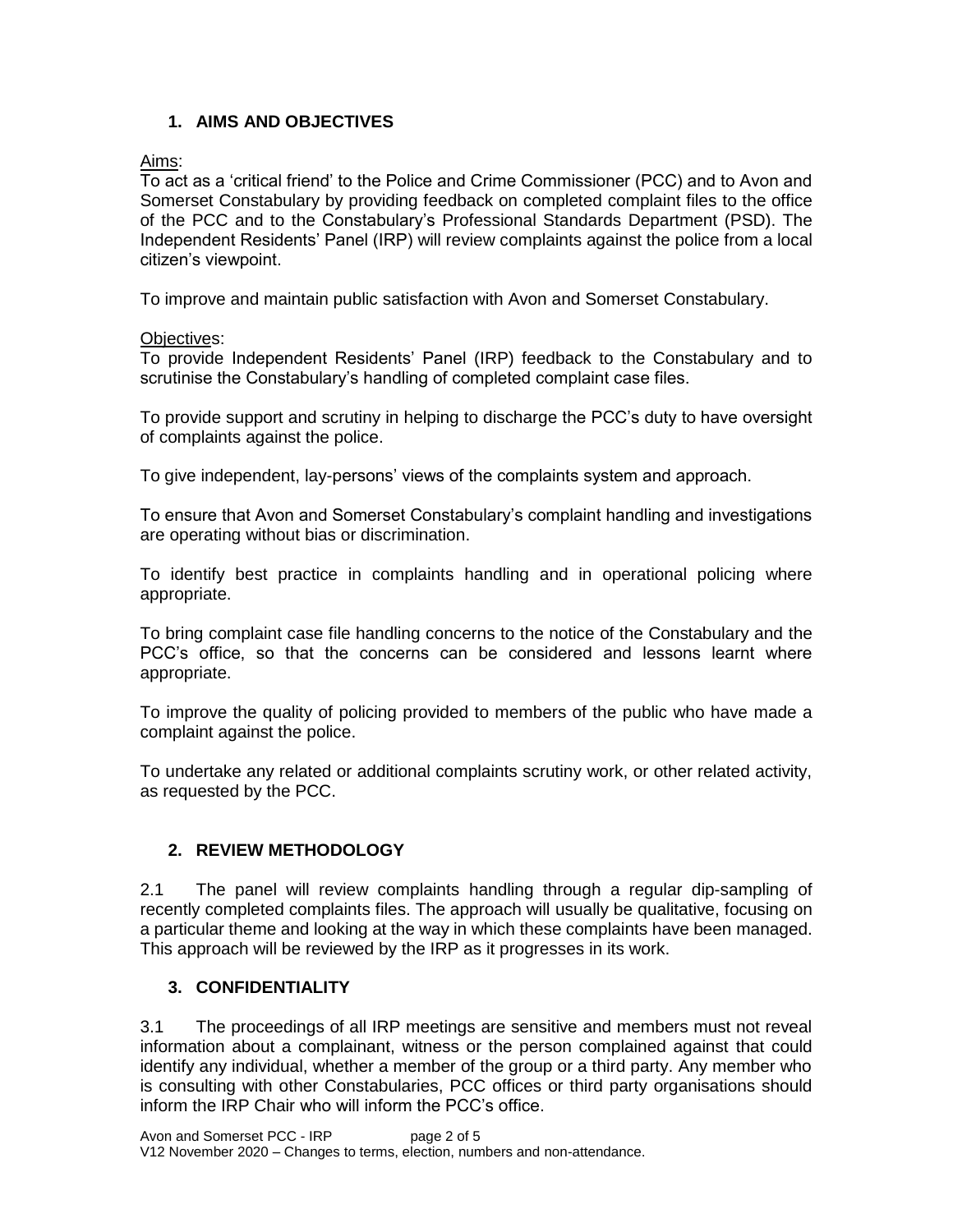3.2 To operate effectively, members may on occasion have sight of restricted material that must be treated as strictly private and confidential. The requirements of the General Data Protection Regulation (GDPR) will apply to all work undertaken by Panel members. Please refer to the PCC's website for information about the GDPR, which are within the *[Privacy Notice](https://www.avonandsomerset-pcc.gov.uk/help/privacy/privacy-policy/)*, including the Rights for Panel members.

3.3 Members will be asked to sign a volunteer agreement and uphold this at all times.

3.4 Any breaches of these confidentiality arrangements will lead to an investigation by the office of the PCC (and Constabulary if required), and possible expulsion of a member from the IRP, where it is demonstrated that a clear breach of confidentiality has occurred.

# **4. SELECTION OF CHAIR AND VICE CHAIR**

4.1 Nominations for Chair and Vice Chair will be requested from IRP members. A member may nominate themselves or another member (with their prior agreement). Coopted members may nominate candidates and vote, but may not stand themselves. A paper or electronic ballot voting system will be used to elect the Chair and at least one Vice Chair. A quorum is needed for an election, which is 2/3rds of the IRP membership. The outcomes will be decided by a simple majority.

4.2 One member of the IRP will act as Chair and one or more as Vice Chair. The PCC's facilitator will invite the Vice Chair(s) to take relevant action in the absence of the Chair. The Vice Chair(s) and facilitator will agree the substitute Chair before the meeting.

4.3 The Chair is accountable to the IRP.

4.4 IRP members may ask the Chair to act on their behalf at meetings, or in other agreed situations. The Chair may also ask a Vice Chair (or another member) to act on the Chair's behalf at meetings.

4.5 The Chair and Vice Chair(s) will each serve for a term of up to one year, and may serve a maximum of three consecutive terms. At the end of his/her term as Chair/Vice Chair, s/he can remain an IRP member.

4.6 The Chair can be removed, if at least  $2/3^{rds}$  of the IRP members agree.

4.7 In addition to chairing meetings, the Chair will assist the PCC's standards officer to plan meetings, review IRP feedback reports, and act as a single point of contact between meetings for the office of the PCC.

# **5. SELECTION/DE-SELECTION OF PANEL MEMBERS**

5.1 Members of the IRP (the Panel membership being between 8 and 15 will be appointed in a transparent way, through open recruitment process, and the terms of their selection, tenure of IRP membership and any expense remuneration should be made public.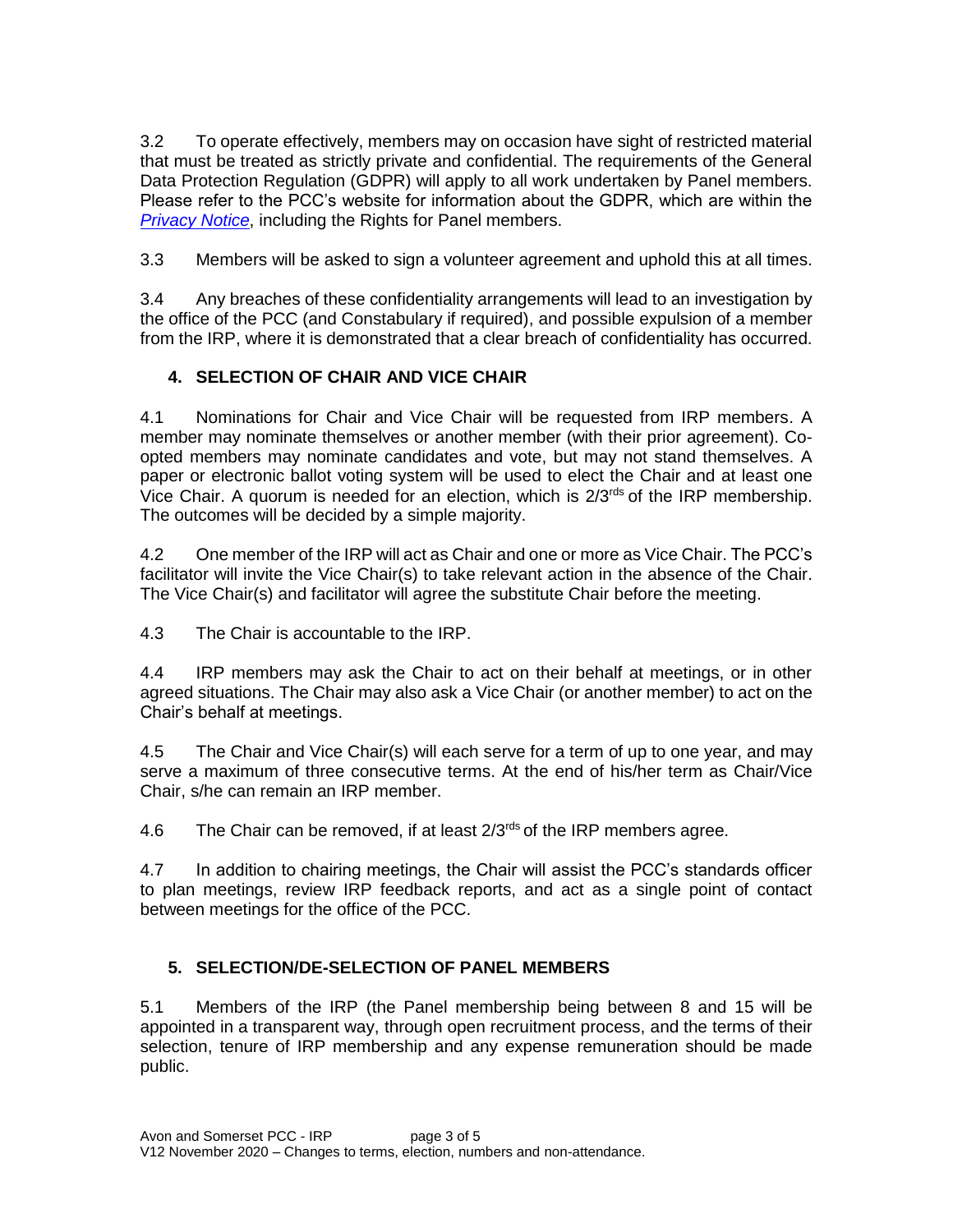5.2 Panel membership will be for an initial 3 year term. A member may choose to continue for a second term at the end of this period. After that the PCC may agree to a member serving further terms of one year at a time.

5.3 Members are expected to disclose to the PCC's office any changes in their material circumstances which may have a bearing on their proper membership of the IRP. Such disclosures will be kept confidential, and discussed only with the CEO or PCC. The CEO or PCC will then decide whether the person's membership needs to be re-assessed in light of the disclosure.

5.4 IRP members are expected to act within the agreed Terms of Reference and volunteer agreement.

5.5 IRP members are expected to attend meetings regularly and to send apologies to the office of the PCC where they are unable to attend.

5.6 IRP members who continually fail to attend meetings without satisfactory reason, may have their position on the IRP reviewed by the office of the PCC and the Chair. Breach of the Terms of Reference or the volunteer agreement will also trigger a member's review.

5.7 IRP members reserve the right to stand down from their role at any point in their tenure should they wish to do so. Where possible this should be supported by a notice period.

## **6. FREQUENCY OF MEETINGS**

6.1 The IRP will meet no less than four times a year. The frequency of meetings may increase in response to any urgent concerns, or as agreed between the office of the PCC and the IRP.

## **7. SERVICING OF MEETINGS**

7.1 The office of the PCC will provide administrative support to the IRP and will be responsible for writing reports of meeting findings and emailing briefings and any relevant paperwork prior to meetings.

7.2 Members will obtain the agreement of the Chair if they wish to propose a dip sampling theme or other work of the IRP.

## **8. REIMBURSEMENT OF EXPENSES**

8.1 Reasonable out of pocket travelling expenses will be available for reimbursement from the office of the PCC to IRP members for attending meetings related to the panel's work.

8.2 Expenses will not be paid if an IRP member represents the IRP at other meetings without the prior knowledge of the PCC's office.

Claims are required to be submitted on a quarterly basis within each financial year.